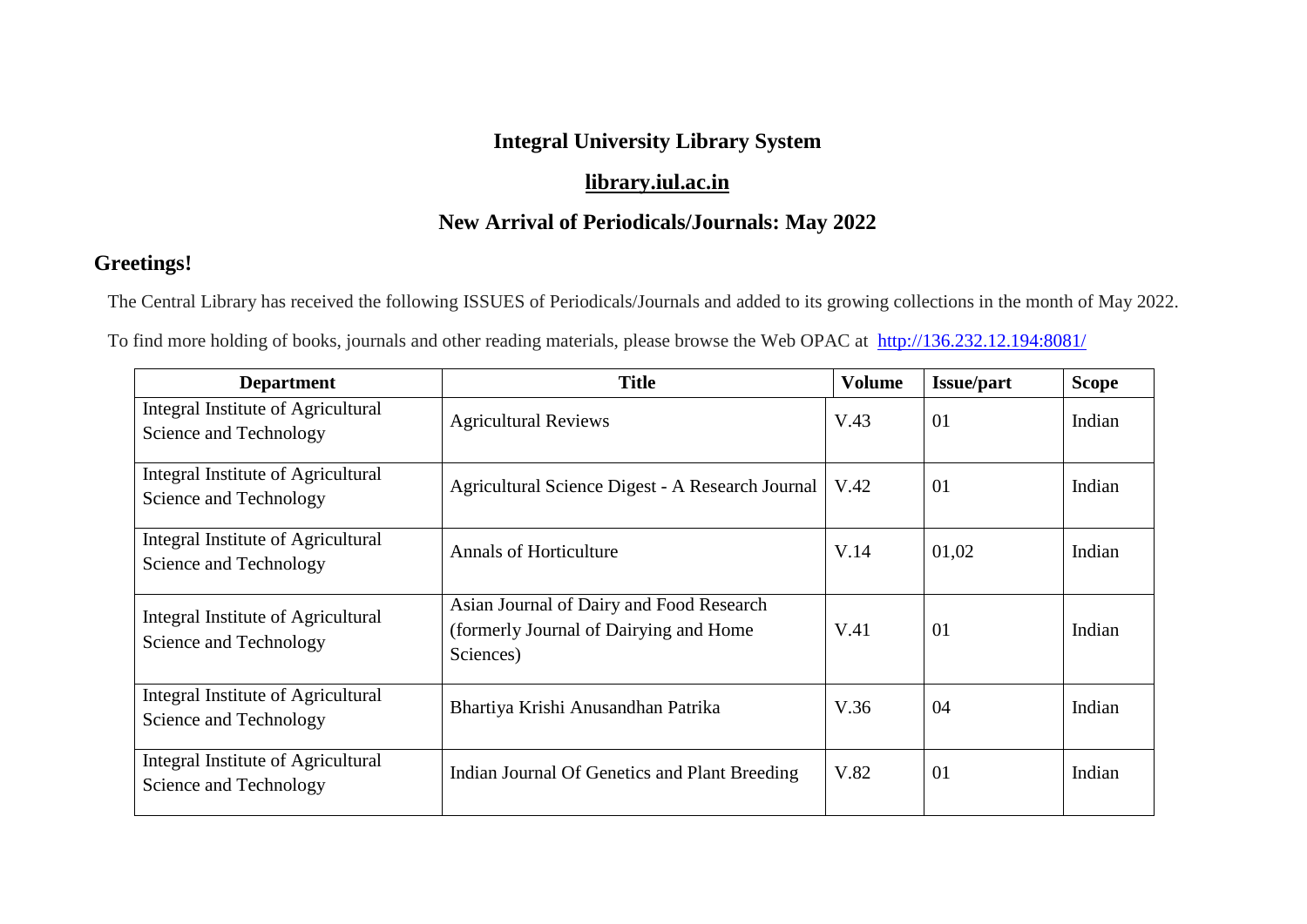| Integral Institute of Agricultural<br>Science and Technology        | <b>Legume Research</b>                                                       | V.44/45 | 01,03,11,02             | Indian  |
|---------------------------------------------------------------------|------------------------------------------------------------------------------|---------|-------------------------|---------|
| <b>Integral Institute of Agricultural</b><br>Science and Technology | Indian Journal of Agricultural Research                                      | V.56    | 01                      | Indian  |
| <b>Faculty of Architecture</b>                                      | Architectural Record                                                         | V.210   | 03                      | Indian  |
| <b>Faculty of Architecture</b>                                      | Civil Engineering and Construction Review                                    | V.35    | 04                      | Indian  |
| <b>Faculty of Architecture</b>                                      | Architecture plus Design                                                     | V.39    | 04                      | Indian  |
| <b>Faculty of Architecture</b>                                      | Builders Friend (Green Construction + Design<br>merged with Builders Friend) | V.2022  | 583                     | Indian  |
| <b>Faculty of Architecture</b>                                      | ITPI Journal - Journal of the Institute of Town<br>Planners                  | V.19    | 01                      | Indian  |
| <b>Faculty of Architecture</b>                                      | Journal of The Indian Institute of Architects                                | V.87    | 03                      | Indian  |
| <b>Faculty of Architecture</b>                                      | Down to Earth                                                                | V.30    | 22,23                   | Indian  |
| <b>Faculty of Architecture</b>                                      | Architect and Interior India                                                 | V.14    | 01                      | Indian  |
| <b>Bio-Engineering</b>                                              | <b>Current Science</b>                                                       | V.122   | 04,05,07,09             | Indian  |
| <b>Bio-Science</b>                                                  | <b>Indian Journal of Medical Research</b>                                    | V.154   | 2,3                     | Indian  |
| <b>Bio-Science</b>                                                  | Science                                                                      | V.374   | 6571,6589,6574<br>,6569 | Foreign |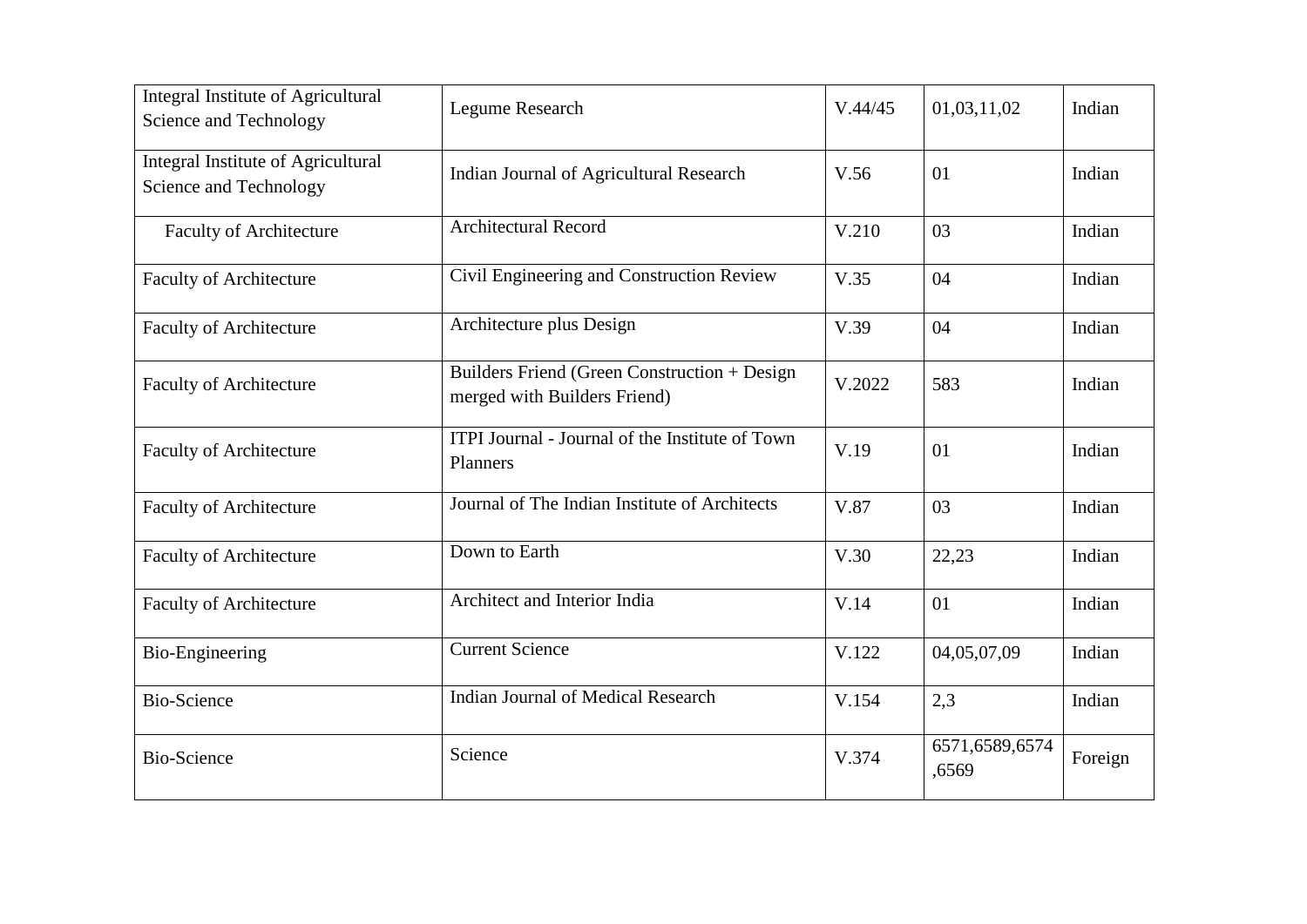| Commerce & Business Management             | <b>Harvard Business Review</b>                                                                                                                                                        | V.100  | 03                   | Foreign |
|--------------------------------------------|---------------------------------------------------------------------------------------------------------------------------------------------------------------------------------------|--------|----------------------|---------|
| Commerce & Business Management             | Indian Economic and Social History Review                                                                                                                                             | V.59   | 01                   | Indian  |
| Commerce & Business Management             | Journal of Entrepreneurship                                                                                                                                                           | V.31   | 01                   | Indian  |
| Civil Engineering                          | Journal of the Institution of Engineering (India)<br>Series-A Civil Engineering and Architectural<br>Engineering and Environmental Engineering and<br><b>Agricultural Engineering</b> | V.103  | $\mathbf{1}$         | Indian  |
| College of Pharmacy, Shahjahanpur          | <b>CIMS</b>                                                                                                                                                                           | V.2022 | 156                  | Indian  |
| College of Pharmacy, Shahjahanpur          | International Journal of Pharmacy and<br><b>Pharmaceutical Science</b>                                                                                                                | V.13   | $01, 12, 02, 04-11.$ | Indian  |
| <b>Electrical Engineering</b>              | I-Manager's Journal on Electrical Engineering                                                                                                                                         | V.15   | 01                   | Indian  |
| Electronics & Communication<br>Engineering | STM Research and Reviews: A Journal of<br><b>Embedded System and Applications</b>                                                                                                     | V.09   | 03                   | Indian  |
| Electronics & Communication<br>Engineering | STM: Recent Trends in Electronics and<br><b>Communication Systems (RTECS)</b>                                                                                                         | V.08   | 03                   | Indian  |
| <b>Environmental Science</b>               | Journal of Environmental Biology                                                                                                                                                      | V.43   | 02                   | Indian  |
| <b>Environmental Science</b>               | Yojana (English)                                                                                                                                                                      | V.65   | 12                   | Indian  |
| <b>Environmental Science</b>               | Down to Earth                                                                                                                                                                         | V.30   | 22,23                | Indian  |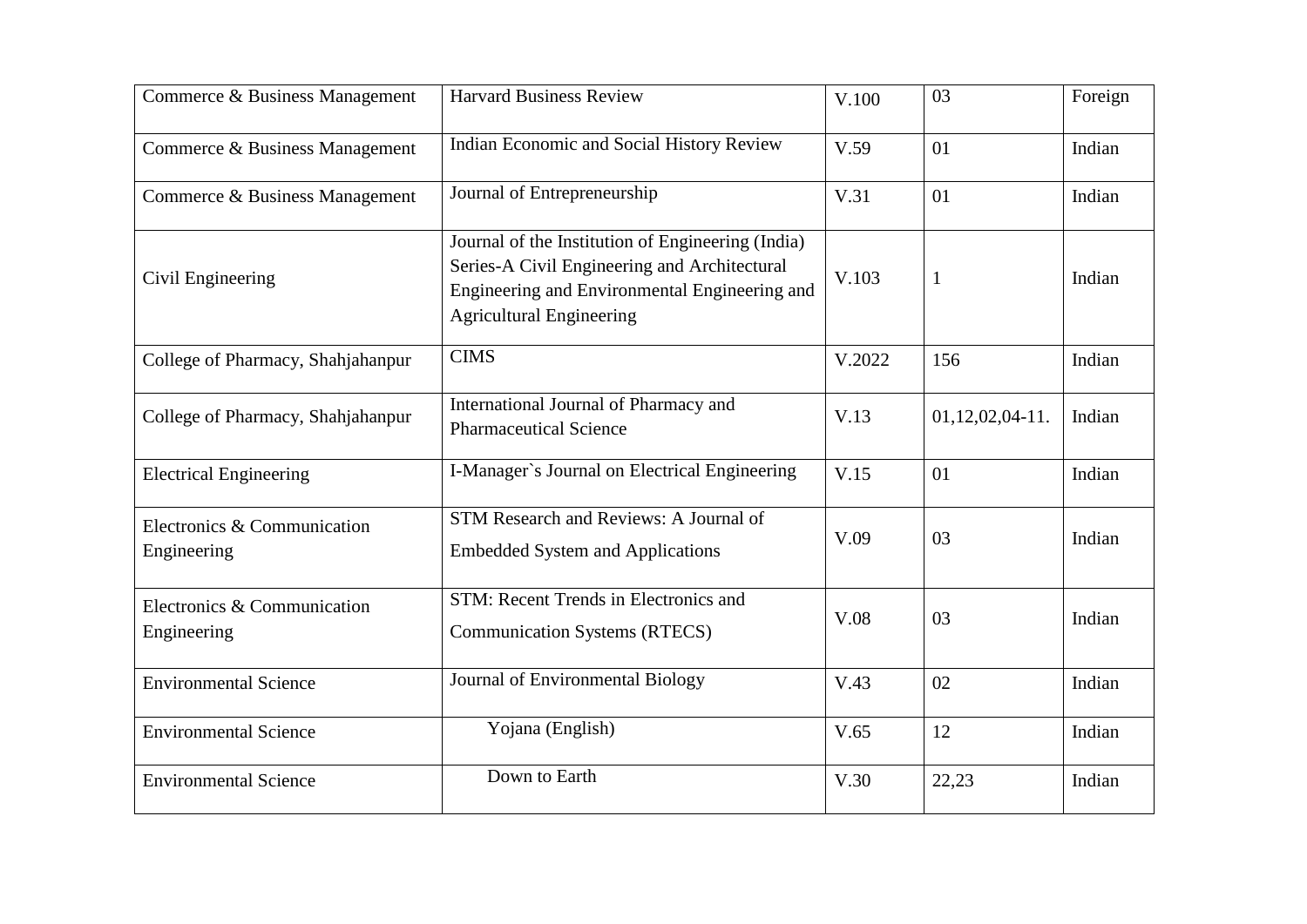| <b>Integral Institute of Medical Sciences</b><br>& Research(IIMS&R) | Academic Medicine                                                     | V.96    | 04       | Foreign |
|---------------------------------------------------------------------|-----------------------------------------------------------------------|---------|----------|---------|
| <b>Integral Institute of Medical Sciences</b><br>& Research(IIMS&R) | <b>Academic Pediatrics</b>                                            | V.21/22 | 01,02,07 | Foreign |
| <b>Integral Institute of Medical Sciences</b><br>& Research(IIMS&R) | Acta Cytologica                                                       | V.66    | 02       | Foreign |
| <b>Integral Institute of Medical Sciences</b><br>& Research(IIMS&R) | Annals of Clinical Biochemistry                                       | V.59    | 01       | Foreign |
| <b>Integral Institute of Medical Sciences</b><br>& Research(IIMS&R) | Asian Journal of Psychiatry                                           | V64/67  | 01,01    | Foreign |
| <b>Integral Institute of Medical Sciences</b><br>& Research(IIMS&R) | <b>BJOG</b> An International Journal Of Obstetrics<br>And Gynaecology | V.129   | 03       | Foreign |
| <b>Integral Institute of Medical Sciences</b><br>& Research(IIMS&R) | <b>British Journal of Ophthalmology</b>                               | V.106   | 03       | Foreign |
| <b>Integral Institute of Medical Sciences</b><br>& Research(IIMS&R) | <b>British Journal of Surgery</b>                                     | V.108   | 04       | Foreign |
| <b>Integral Institute of Medical Sciences</b><br>& Research(IIMS&R) | <b>Canadian Journal of Anesthesia</b>                                 | V.69    | 02,04    | Foreign |
| <b>Integral Institute of Medical Sciences</b><br>& Research(IIMS&R) | <b>Clinical Infectious Diseases</b>                                   | V.73    | 07       | Foreign |
| <b>Integral Institute of Medical Sciences</b><br>& Research(IIMS&R) | Indian Journal of Clinical Anaesthesia                                | V.9     | 01       | Indian  |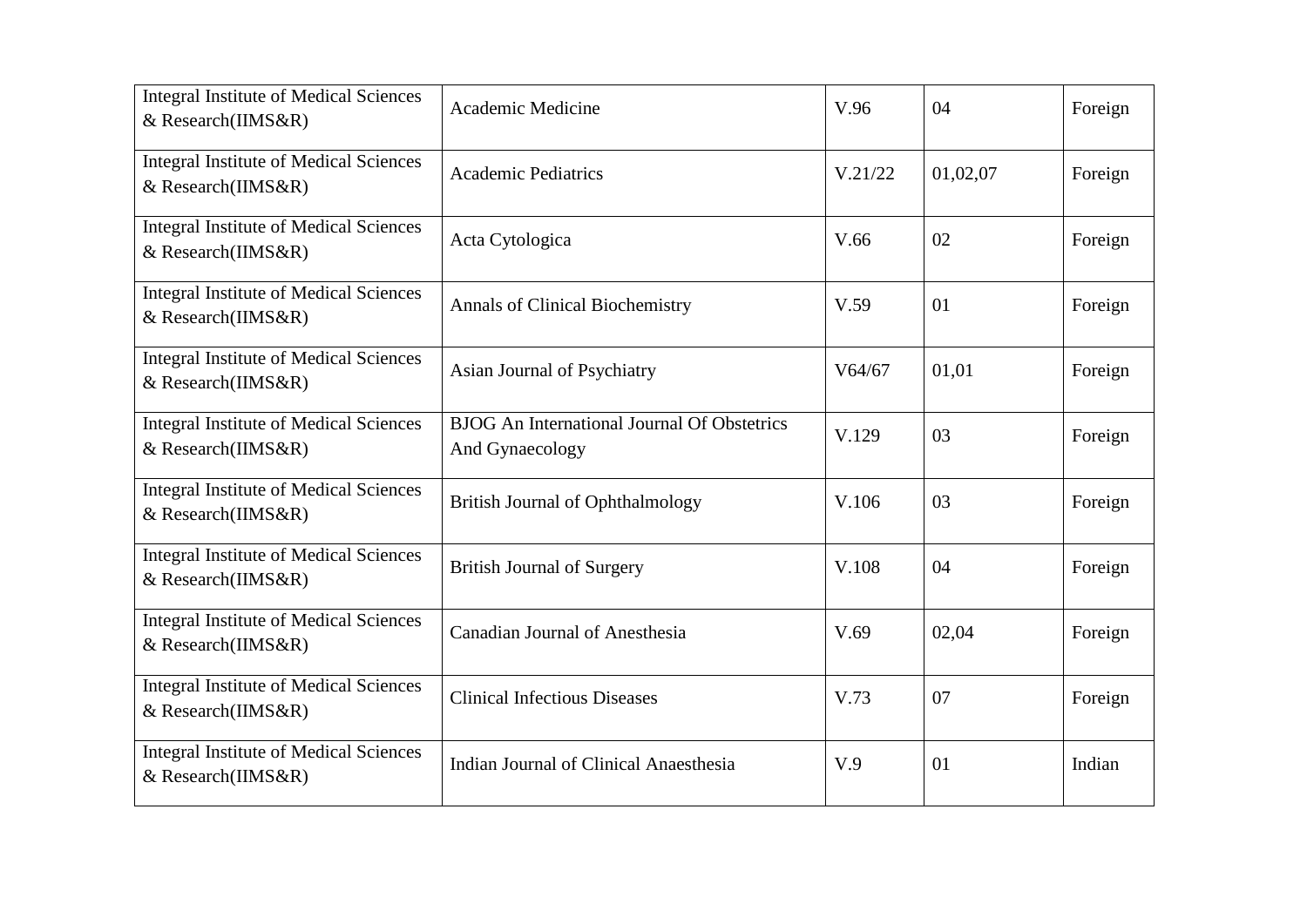| <b>Integral Institute of Medical Sciences</b><br>& Research(IIMS&R) | Indian Journal of Clinical and Experimental<br>Ophthalmology   | V.8    | 01    | Indian |
|---------------------------------------------------------------------|----------------------------------------------------------------|--------|-------|--------|
| <b>Integral Institute of Medical Sciences</b><br>& Research(IIMS&R) | Indian Journal of Clinical Biochemistry                        | V.37   | 01    | Indian |
| <b>Integral Institute of Medical Sciences</b><br>& Research(IIMS&R) | Indian Journal of Gastroenterology                             | V.40   | 04,03 | Indian |
| <b>Integral Institute of Medical Sciences</b><br>& Research(IIMS&R) | Indian Journal of Obstetrics and Gynecology                    | V.9/10 | 1,1   | Indian |
| <b>Integral Institute of Medical Sciences</b><br>& Research(IIMS&R) | Indian Journal of Obstetrics and Gynecology<br>Research        | V.9    | 01    | Indian |
| <b>Integral Institute of Medical Sciences</b><br>& Research(IIMS&R) | <b>Indian Journal of Otology</b>                               | V.27   | 04    | Indian |
| <b>Integral Institute of Medical Sciences</b><br>& Research(IIMS&R) | Indian Journal of Psychiatry                                   | V.64   | 02    | Indian |
| <b>Integral Institute of Medical Sciences</b><br>& Research(IIMS&R) | Indian Journal of Surgery                                      | V.83   | 04    | Indian |
| <b>Integral Institute of Medical Sciences</b><br>& Research(IIMS&R) | <b>Indian Pediatrics</b>                                       | V.59   | 04    | Indian |
| <b>Integral Institute of Medical Sciences</b><br>& Research(IIMS&R) | International Journal of Clinical Biochemistry<br>and Research | V.9    | 01    | Indian |
| <b>Integral Institute of Medical Sciences</b><br>& Research(IIMS&R) | International Journal of Radiology and<br>Diagnostic Imaging   | V.5    | 01    | Indian |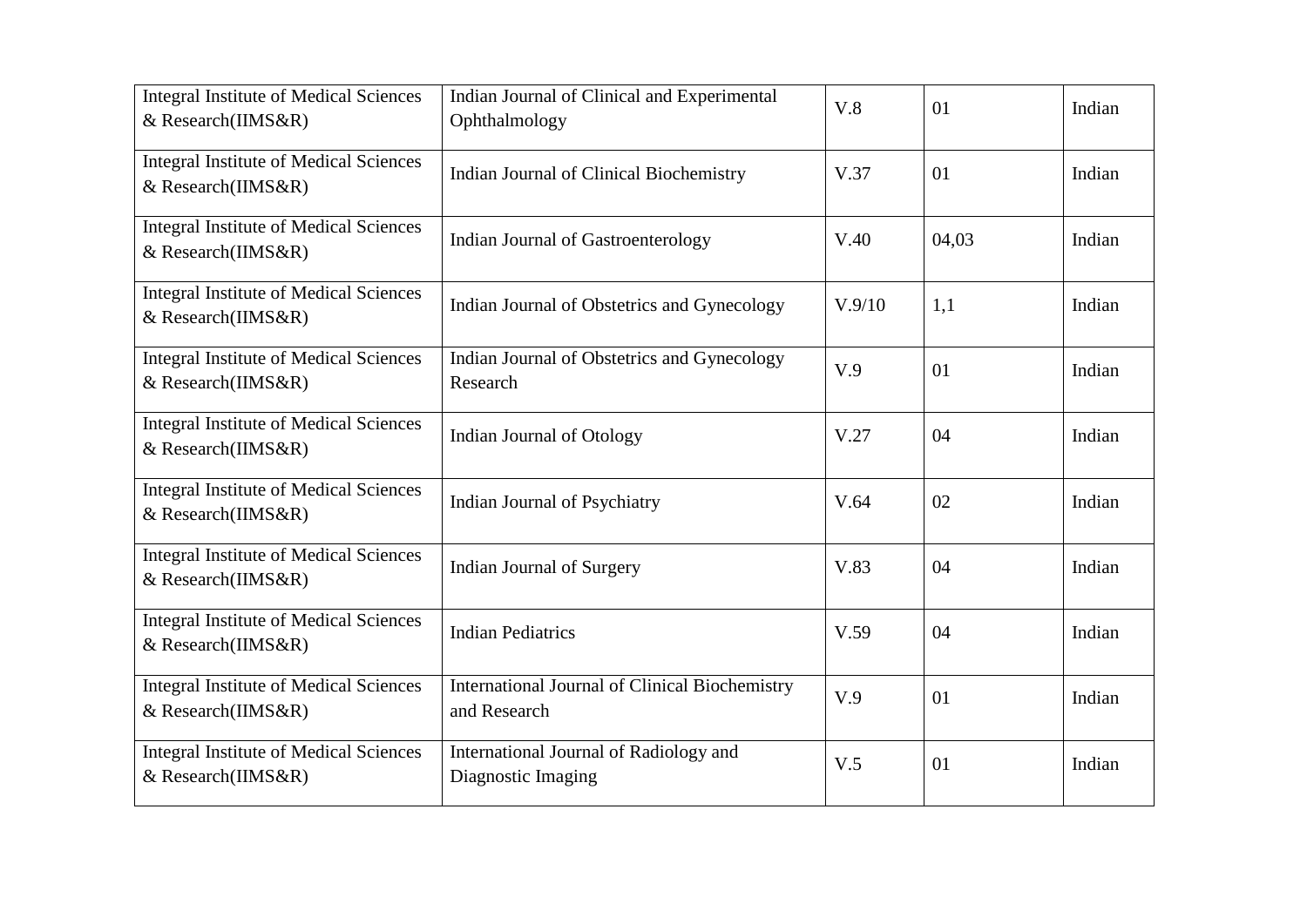| <b>Integral Institute of Medical Sciences</b><br>& Research(IIMS&R)       | Journal of Association of Physicians of India                              | V.70    | 02,04 | Indian  |
|---------------------------------------------------------------------------|----------------------------------------------------------------------------|---------|-------|---------|
| <b>Integral Institute of Medical Sciences</b><br>& Research(IIMS&R)       | Journal of Epidemiology and Community Health                               | V.76    | 04    | Foreign |
| <b>Integral Institute of Medical Sciences</b><br>& Research(IIMS&R)       | Journal of Family Medicine and Primary Care                                | V.11    | 03    | Indian  |
| <b>Integral Institute of Medical Sciences</b><br>& Research(IIMS&R)       | Journal Of Laryngology and Otology                                         | V.135   | 03    | Foreign |
| <b>Integral Institute of Medical Sciences</b><br>& Research(IIMS&R)       | Journal of SAFOG: (South Asian Federation of<br>Obstetrics and Gynecology) | V.14    | 01    | Indian  |
| <b>Integral Institute of Medical Sciences</b><br>& Research(IIMS&R)       | Journal of the American Dental Association                                 | V.153   | 03    | Foreign |
| <b>Integral Institute of Medical Sciences</b><br>& Research(IIMS&R)       | Microbiology and Immunology                                                | V.66    | 01,03 | Foreign |
| <b>Integral Institute of Medical Sciences</b><br>$&$ Research(IIMS $&$ R) | National Journal of Community Medicine                                     | V.13    | 02    | Indian  |
| <b>Integral Institute of Medical Sciences</b><br>& Research(IIMS&R)       | Obstetric and Gynecology Clinics of North<br>America                       | V.49    | 01    | Foreign |
| <b>Integral Institute of Medical Sciences</b><br>& Research(IIMS&R)       | Orthopedic Clinics Of North America                                        | V.53/55 | 01,02 | Foreign |
| <b>Integral Institute of Medical Sciences</b><br>& Research(IIMS&R)       | Otolaryngologic Clinics of North America                                   | V.55    | 01    | Foreign |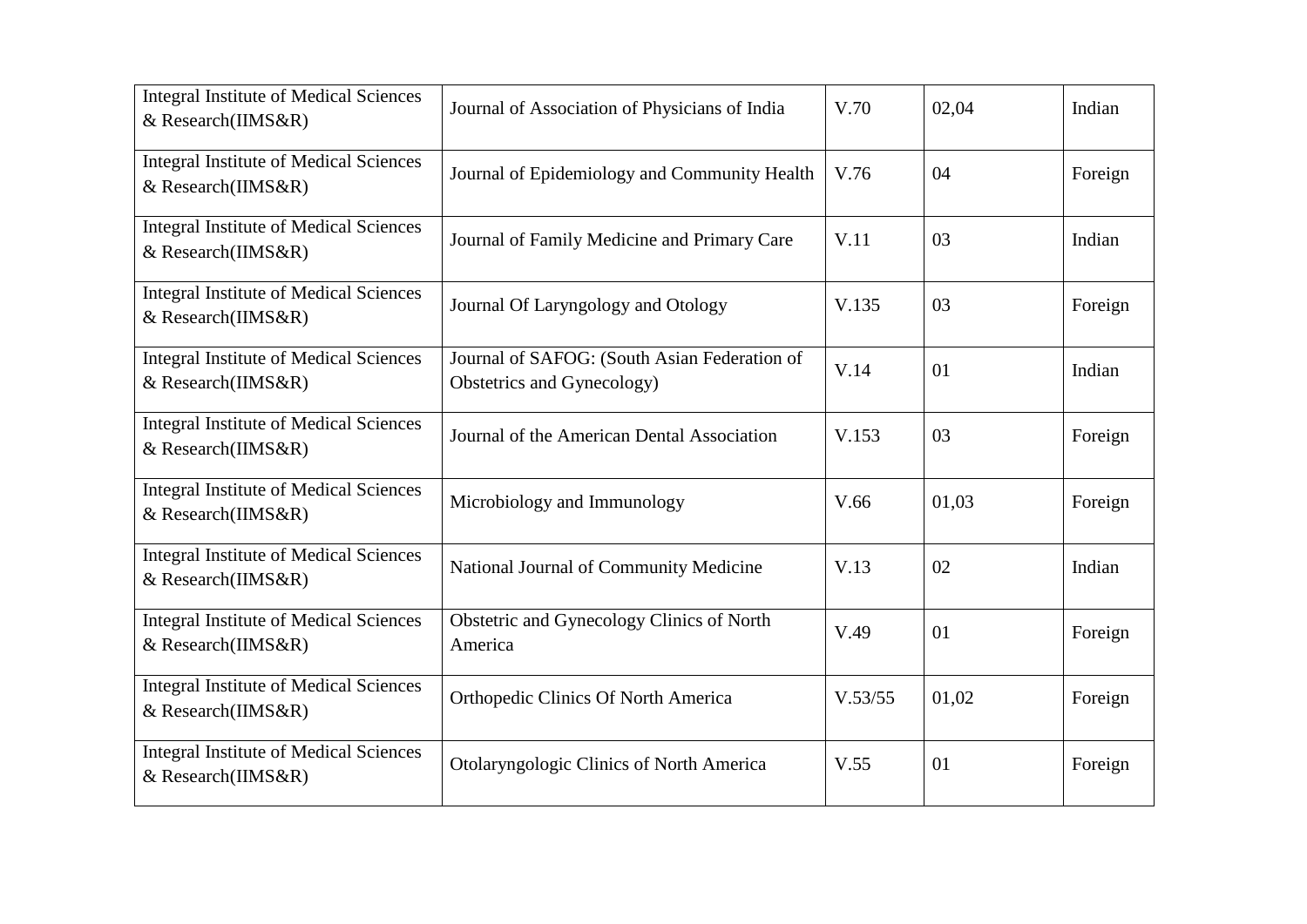| <b>Integral Institute of Medical Sciences</b><br>& Research(IIMS&R) | Pediatric Clinics of North America                                                                | V.69                    | 01          | Foreign |
|---------------------------------------------------------------------|---------------------------------------------------------------------------------------------------|-------------------------|-------------|---------|
| <b>Integral Institute of Medical Sciences</b><br>& Research(IIMS&R) | Radiologic Clinics of North America                                                               | V.60                    | 02          | Foreign |
| <b>Integral Institute of Medical Sciences</b><br>& Research(IIMS&R) | <b>Surgical Clinics of North America</b>                                                          | V.102                   | 01          | Foreign |
| <b>Integral Institute of Medical Sciences</b><br>& Research(IIMS&R) | The BMJ Academic Editon (Monthly)                                                                 | V.07                    | 12          | Foreign |
| <b>Integral Institute of Medical Sciences</b><br>& Research(IIMS&R) | The Bone and Joint Journal (Formerly The<br>Journal Of Bone and Joint Surgery (British<br>Volume) | $V.103 - B/1$<br>$04-B$ | 07,01       | Foreign |
| <b>Integral Institute of Medical Sciences</b><br>& Research(IIMS&R) | The Lancet                                                                                        | V.399                   | 10335,10329 | Foreign |
| <b>Integral Institute of Medical Sciences</b><br>& Research(IIMS&R) | The Obstetrician and Gynaecologist                                                                | V.24                    | 01          | Foreign |
| <b>Integral Institute of Medical Sciences</b><br>& Research(IIMS&R) | Trauma                                                                                            | V.24                    | 01          | Foreign |
| <b>LAW</b>                                                          | Delhi Law Times (Daily)                                                                           | V.288/289               | 60-69,76-79 | Indian  |
| <b>LAW</b>                                                          | The Criminal Law Journal                                                                          | V.                      |             | Indian  |
| <b>LAW</b>                                                          | <b>Lucknow Law Times</b>                                                                          | V.63                    | 04          | Indian  |
| <b>LAW</b>                                                          | Supreme Court Cases(Bound Volume)                                                                 | V.2022                  | 02          | Indian  |